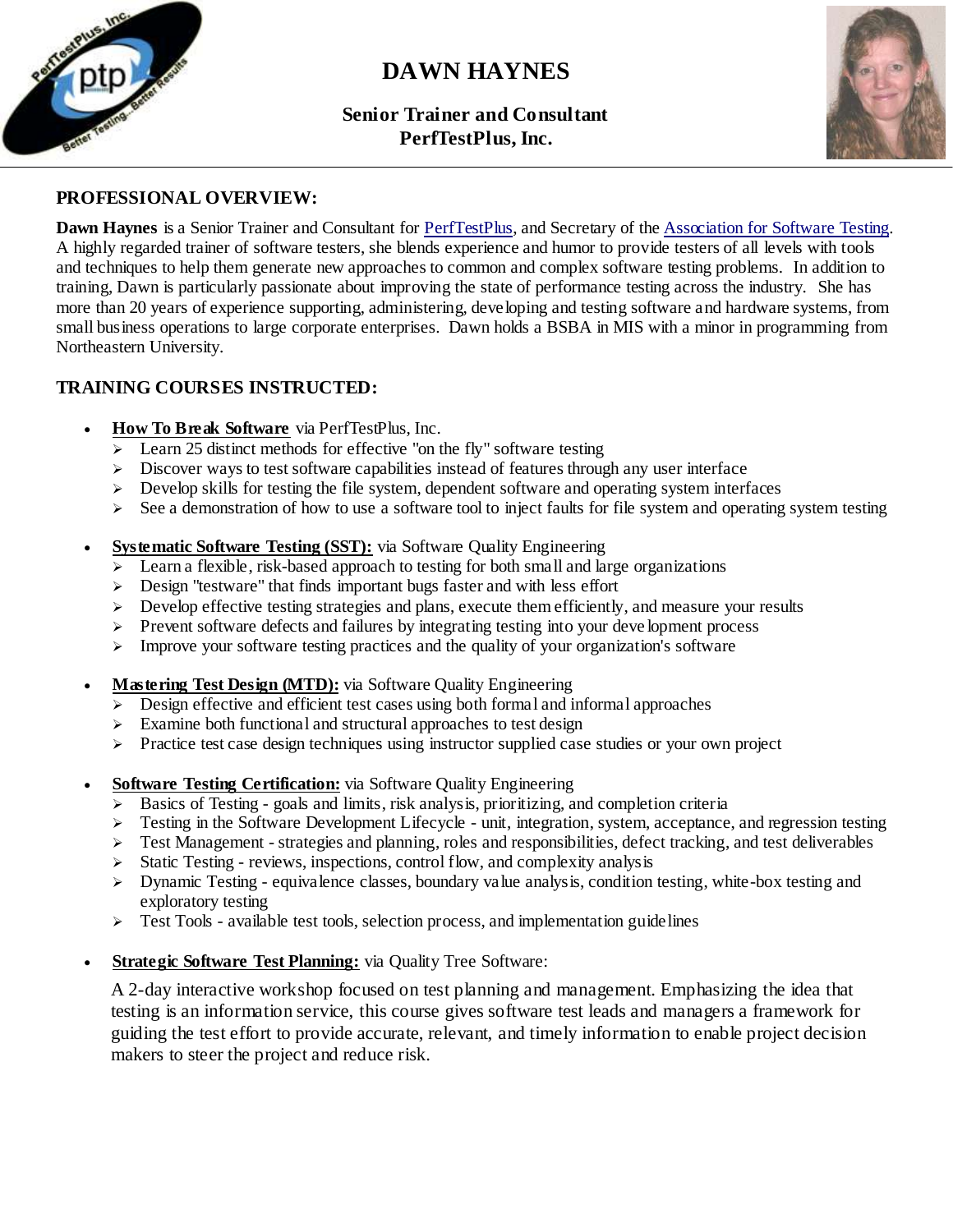# **TRAINING COURSE DESIGN and DEVELOPMENT:**

- **Lead Designer:**
	- **How To Break Software** (PerfTestPlus version)
	- **Essentials of IBM Rational Performance Tester**
	- **Rational TeamTest Fundamentals for Performance Testing**
- **Contributing Designer:**
	- **Principles of Performance (POP),** 1-day Workshop
	- **Performance Testing Principles**, 3-day, Workshop, Tool Agnostic
	- **How To Break Software** (Security Innovations version)
	- **Essentials of Functional Testing with Rational Robot**
	- **Essentials of TestManagement with Rational Test Manager**

# **TECHNICAL TESTING COMPETENCIES:**

Technical Testing Competence implies an ability to effectively use, read, apply, customize, script in, and/or install with no more learning curve than is required to transition between particular versions of the tool or application. This does not imply greater than mid-level competency as a developer, administrator or DBA in any particular technology.

- **Languages:** C, C++, VUc, Visual Basic, SQA Basic, Java, HTML, Unix Shell Script, SQL, UML
- **Operating Systems and Environments:** Windows 2003/XP/2000/NT Server/98/95, Unix (Sun OS, Solaris, HP/UX, IBM AIX, SGI, Motorola, SCO), Mainframe/Mini (IBM, Wang),Macintosh, OS/2, Novell
- **Databases:** Oracle, MS SQL Server, SQL Anywhere, DB2, MS Access
- **Testing Tools:** Microsoft Visual Studio Team System, Rational TestStudio, Rational PerformanceStudio, Rational TestManager, Rational Functional Tester, Rational Performance Tester, RadView WebLOAD
- **Technologies/Applications:** Apache, IIS, WebSphere, Java/J2EE, VisualBasic, PowerBuilder, SAP, PeopleSoft, Sieble, Oracle Forms, Oracle Financials, Custom
- **Other Software:** Visual Studio (Professional, Team Edition and Team Foundation Server), MS Office, PerfMon, Crystal Reports

# **EXPERIENCE:**

## **2007-Current; Senior Trainer and Consultant, PerfTestPlus, Inc.**

As a Senior Trainer and Consultant for PerfTestPlus, Dawn delivers both public and on-site, basic and customized training for software testers, test managers and software development teams; provides consulting services to organizations facing challenges within her areas of expertise; develops and enhances training material; and coordinates training and conference events. Her ability to connect with testers on a one-on-one level and adapt her teaching style on the fly to compliment a students learning style enables her to students to experience exceptionally effective knowledge transfer.

## **2007-Current; Member, Association for Software Testing**

**2007-Current** – Secretary **2007-Current** – Member, Executive Committee **2007-Current** – Member, Board of Directors **2007-Current** – Member

The Association for Software Testing (AST) is a nonprofit professional society dedicated to the advancement, understanding and practice of software testing. The AST serves a community of scholars, students, and software development practitioners by providing forums for discussion of all aspects of software testing through conferences, publications, web sites, and other services common to professional societies.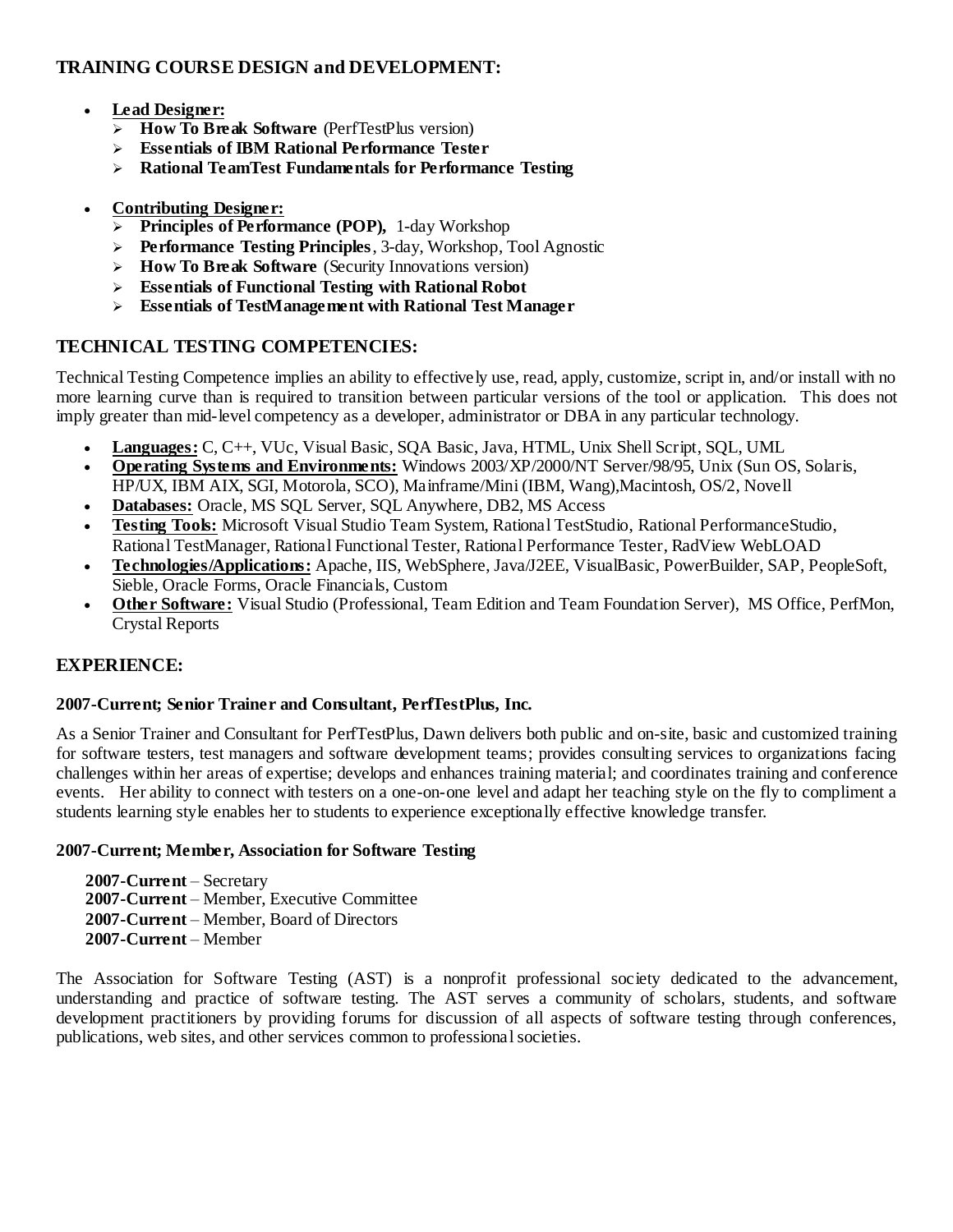## **2004-2007; Independent Consultant, Midnight Dawn Consulting**

As an independent consultant, Dawn primarily developed, enhanced and delivered training for software testers. The primary reseller of the courses she taught included:

- Security Innovation, Inc.
- Software Quality Engineering, Inc.
- Quality Tree Software
- RapidSQA
- IBM Corporation
- Northeastern University

#### **2003-2004; Technical Training Manager, Ipswitch, Inc.**

As a technical training manager, Dawn's primary responsibilities included:

- Managed all internal, customer-facing and channel training programs
- Coordinated all logistics associated with planning and delivering public course offerings
- Brought a new course offering to market within four months of joining the company
- Trained and coached six new instructors to assist with delivering public courses
- Managed the development of training modules and a web site to support Channel Sales staff
- Procured and rolled out a web-based training tool for live and recorded training sessions
- Supervised course development staff and coordinated subject matter experts for content development

#### **1996-2003; Rational Software**

While working for Rational Software, Dawn held several positions including:

- **Technology Evangelist, Technical Marketing,** Testing Solutions
- **Product Manager, Rational University,** Performance Testing
- **Corporate Education Engineer,** Worldwide Technical Support
- **Systems Engineer, Sales,** North American Field Organization

#### **1991-1996; Xerox Imaging Systems**

As an employee of Xerox Imaging Systems, Dawn held several positions including:

- **Senior Applications Engineer,** API Support Developer's Toolkit Products
- **Software Quality Assurance and Testing Engineer,** Quality Assurance Commercial Products
- **Technical Support Engineer,** Commercial Products

#### **1989-1991; Softbridge Microsystems**

During her tenure with Softbridge Microsystems, Dawn served in the following positions:

- **Technical Consultant,** Consulting and Sales Team
- **Project Administrator,** Project Management Team

#### **1985-1989; Financial Systems Coordinator, New England Medical Center - TMCA**

#### **1984-1985; John Hancock Mutual Life Insurance Company**

Dawn held the following positions while working for Jon Hancock Mutual Life Insurance Company:

- **Network Analyst,** Field Operations Systems Group
- **System Administrator/Administrative Coordinator,** Public Relations & Internal Communications